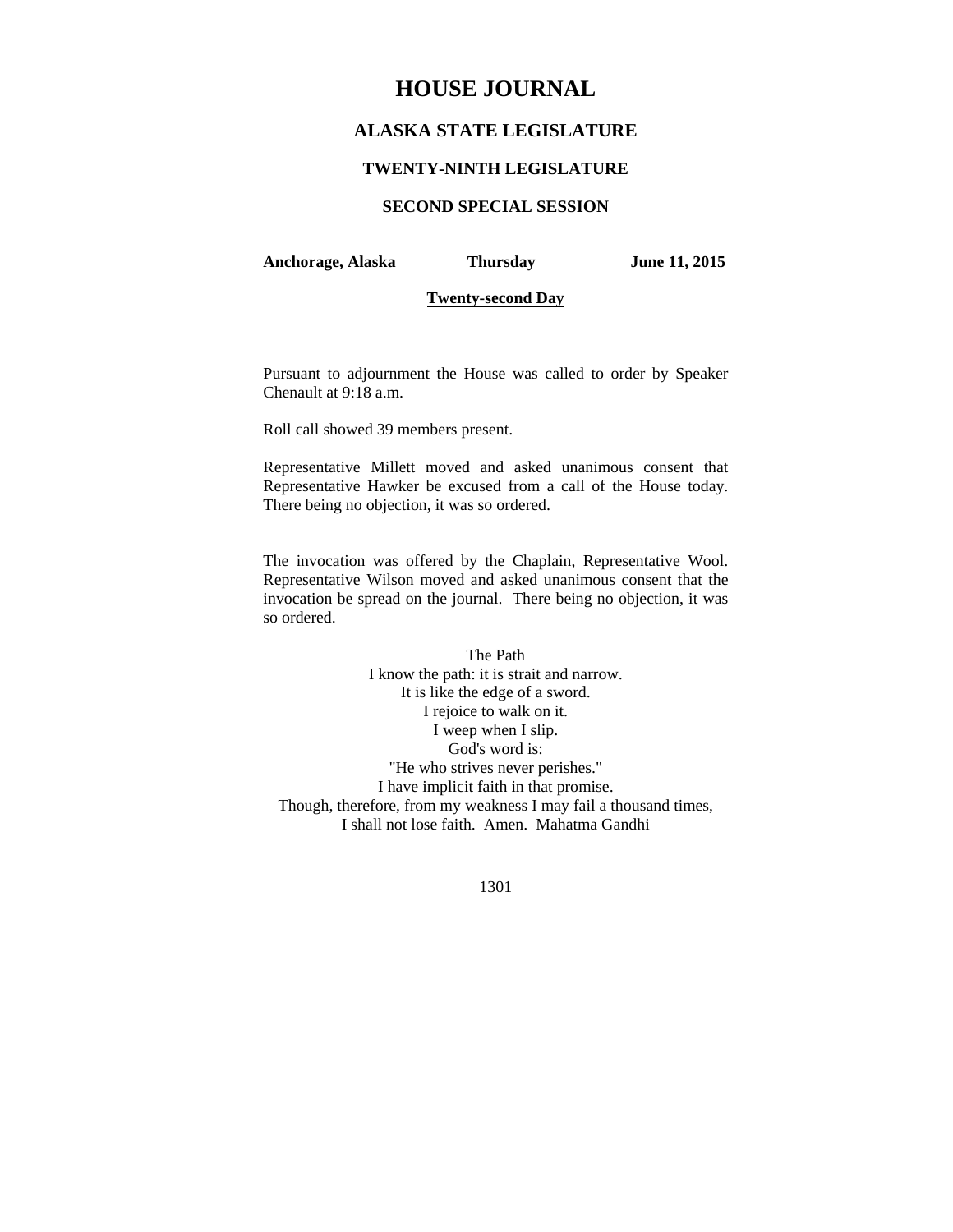The Pledge of Allegiance was led by Representative Stutes.

## **CERTIFICATION OF THE JOURNAL**

Representative Millett moved and asked unanimous consent that the journal for the 12th through the 21st legislative days of the second special session be approved as certified by the Chief Clerk. There being no objection, it was so ordered.

## **MESSAGES FROM THE SENATE**

#### **HB 176**

A message dated June 9, 2015, was read stating the President respectfully requests the following be returned:

CS FOR HOUSE BILL NO. 176(FIN)

"An Act repealing state employee salary schedule increases; and providing for an effective date."

## **SPECIAL ORDER OF BUSINESS**

#### **HCR 201**

Representative Millett moved and asked unanimous consent that the following by the House Rules Committee be taken up as a Special Order of Business:

HOUSE CONCURRENT RESOLUTION NO. 201

Suspending Rule 47, Uniform Rules of the Alaska State Legislature, relating to the carry-over of bills from the First Regular Session to the Second Special Session, concerning House Bill No. 176.

There being no objection, it was so ordered.

The question being: "Shall HCR 201 pass the House?" The roll was called with the following result:

HCR 201 Special Order of Business **YEAS: 38 NAYS: 0 EXCUSED: 1 ABSENT: 1**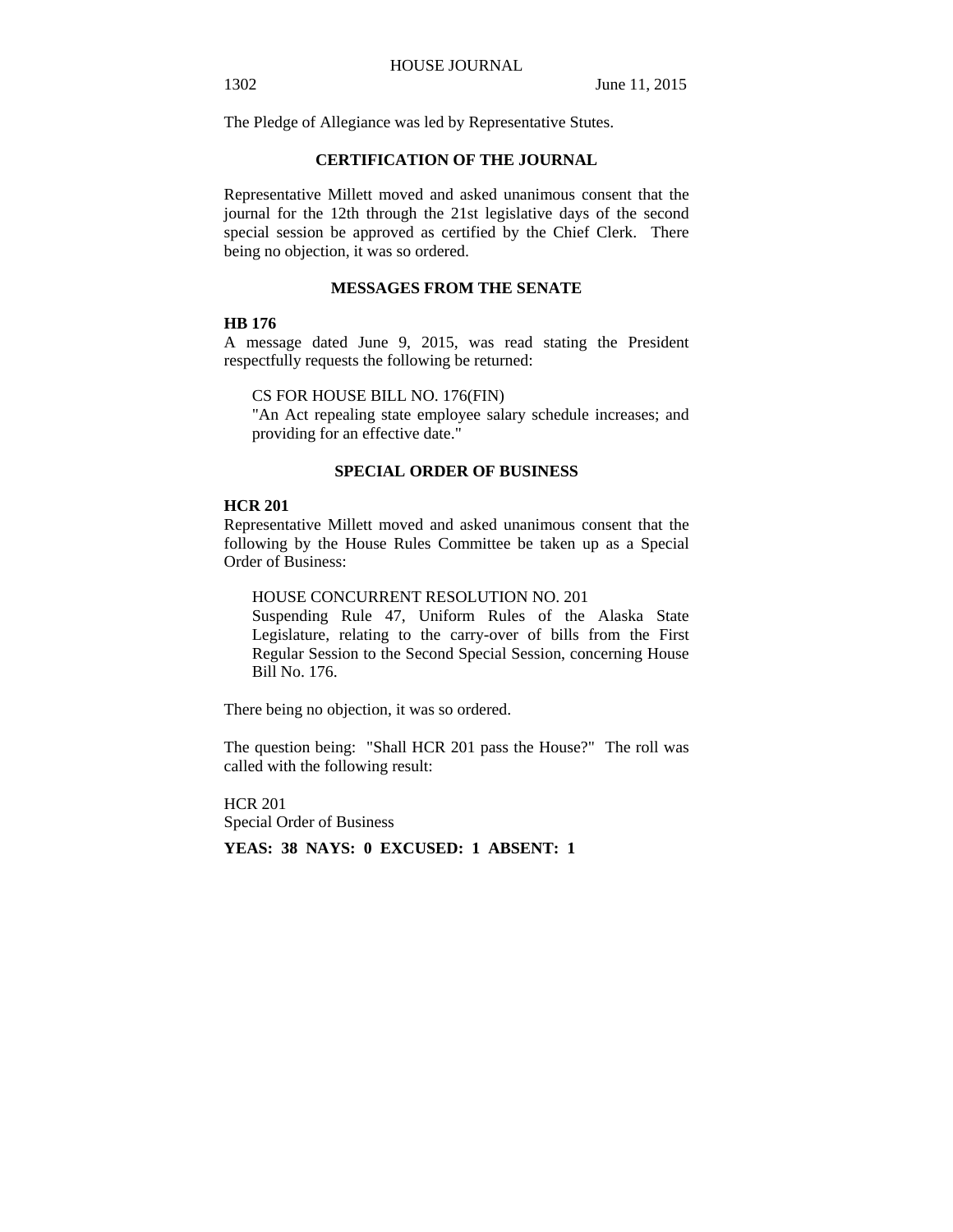Yeas: LeDoux, Lynn, Millett, Munoz, Nageak, Neuman, Olson, Ortiz, Pruitt, Reinbold, Saddler, Seaton, Stutes, Talerico, Tarr, Thompson, Tilton, Tuck, Vazquez, Wilson, Wool, Claman, Colver, Drummond, Edgmon, Foster, Gattis, Gruenberg, Guttenberg, Herron, Hughes, Johnson, Josephson, Kawasaki, Keller, Kito, Kreiss-Tomkins, Chenault

Excused: Hawker

Absent: Gara

And so, HCR 201 passed the House and was referred to the Chief Clerk for engrossment.

#### **MESSAGES FROM THE SENATE**

#### **HB 176**

The Speaker stated that, without objection, the following would be returned to the Senate as requested (page 1302):

### CS FOR HOUSE BILL NO. 176(FIN)

"An Act repealing state employee salary schedule increases; and providing for an effective date."

## **REPORTS OF SPECIAL COMMITTEES**

#### **HB 2001**

The Conference Committee with limited powers of free conference considering CSHB 2001(FIN) am and SCS CSHB 2001(FIN) recommends the following be adopted:

#### CONFERENCE CS FOR HOUSE BILL NO. 2001

"An Act making appropriations for the operating and loan program expenses of state government and for certain programs; making appropriations for the operating expenses of the state's integrated comprehensive mental health program; capitalizing funds and repealing appropriations; making appropriations under art. IX, sec. 17(c), Constitution of the State of Alaska, from the constitutional budget reserve fund; and providing for an effective date."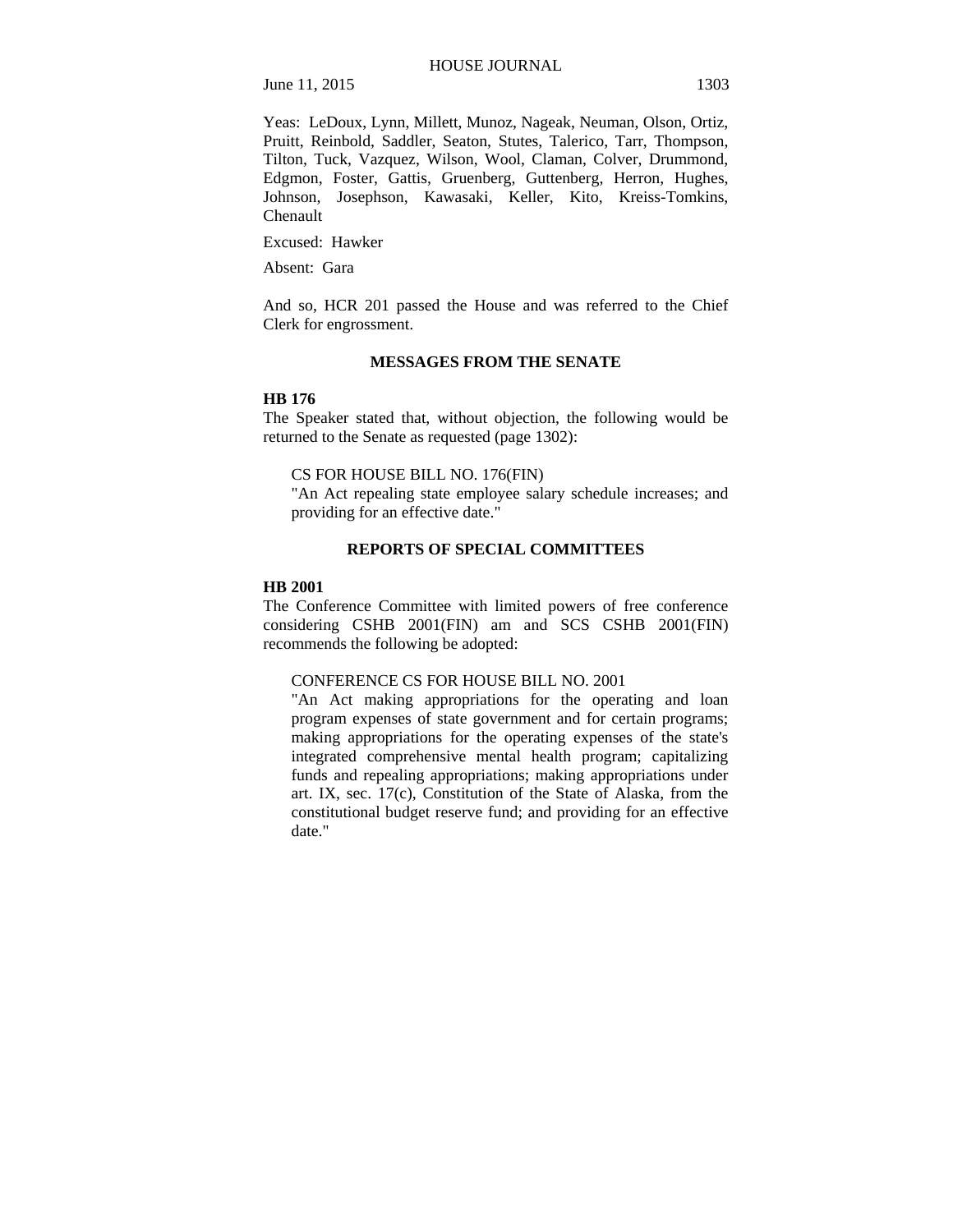The report was signed by Representatives Neuman (Chair), Thompson, Gara; and Senators Kelly (Chair), MacKinnon, Olson.

The report was received in the Chief Clerk's office at 9:24 p.m., June 10, 2015.

Representative Millett moved that the House adopt the Conference Committee with limited powers of free conference report, thus adopting CCS HB 2001.

Representatives Josephson, Pruitt, LeDoux, Herron, Hughes, Talerico, Edgmon, Tilton, Foster, Saddler, and Vazquez moved and asked unanimous consent that they be allowed to abstain from voting because of a conflict of interest. Objection was heard, and the members were required to vote.

The question being: "Shall the House adopt the report?" The roll was called with the following result:

CCS HB 2001 Adopt

#### **YEAS: 32 NAYS: 7 EXCUSED: 1 ABSENT: 0**

Yeas: Lynn, Millett, Munoz, Nageak, Neuman, Olson, Ortiz, Pruitt, Saddler, Seaton, Stutes, Talerico, Tarr, Thompson, Tilton, Vazquez, Wilson, Wool, Claman, Colver, Edgmon, Foster, Gara, Gattis, Gruenberg, Herron, Hughes, Johnson, Keller, Kreiss-Tomkins, LeDoux, Chenault

Nays: Reinbold, Tuck, Drummond, Guttenberg, Josephson, Kawasaki, Kito

Excused: Hawker

And so, the House adopted CCS HB 2001.

Representative Millett moved that the appropriations from the constitutional budget reserve fund (Article IX, Section 17(c), Constitution of the State of Alaska) be adopted.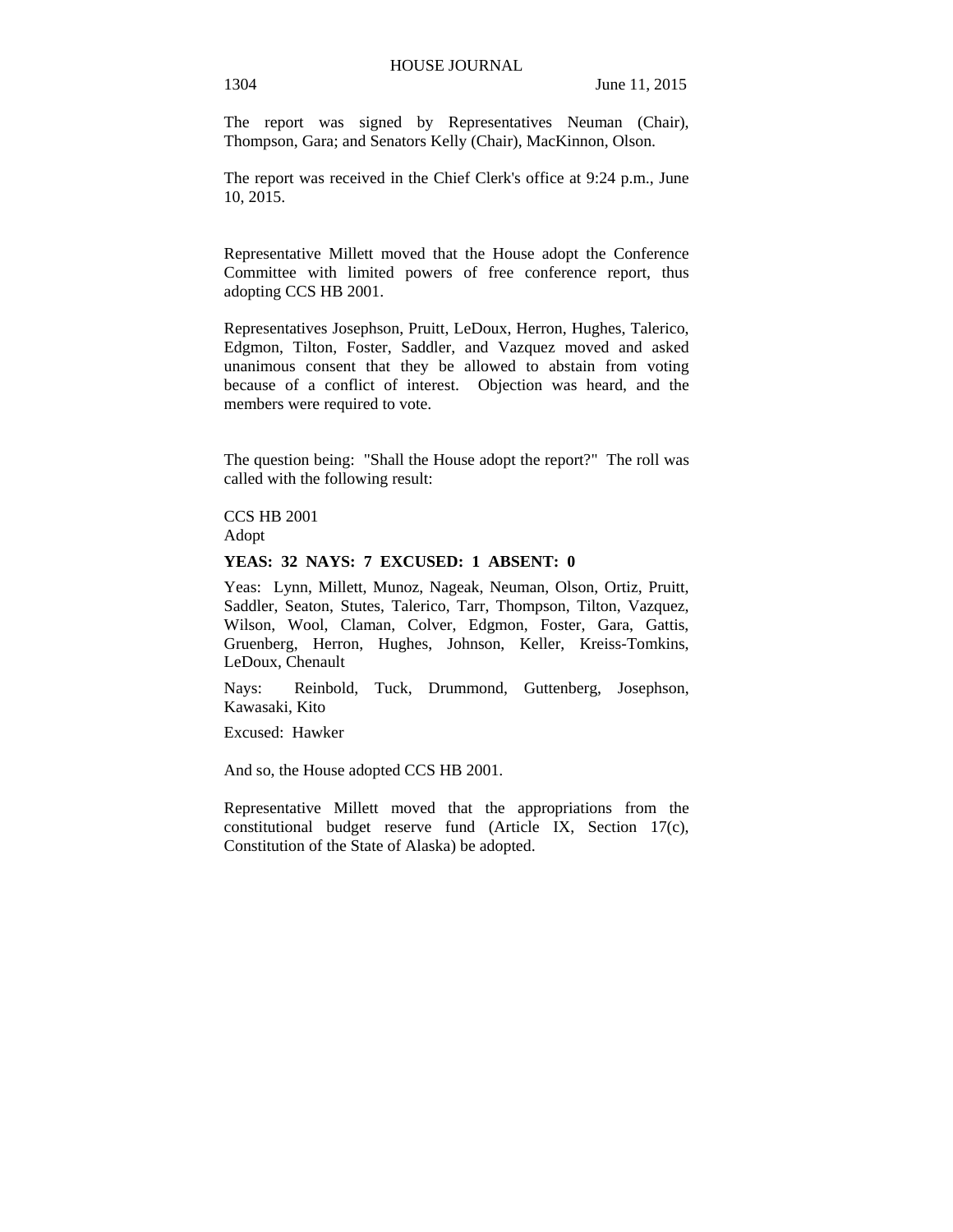The question being: "Shall the House adopt the appropriations from the constitutional budget reserve fund?" The roll was called with the following result:

CCS HB 2001 Adopt Constitutional Budget Reserve Appropriations

## **YEAS: 38 NAYS: 1 EXCUSED: 1 ABSENT: 0**

Yeas: Millett, Munoz, Nageak, Neuman, Olson, Ortiz, Pruitt, Saddler, Seaton, Stutes, Talerico, Tarr, Thompson, Tilton, Tuck, Vazquez, Wilson, Wool, Claman, Colver, Drummond, Edgmon, Foster, Gara, Gattis, Gruenberg, Guttenberg, Herron, Hughes, Johnson, Josephson, Kawasaki, Keller, Kito, Kreiss-Tomkins, LeDoux, Lynn, Chenault

Nays: Reinbold

Excused: Hawker

And so, the appropriations from the constitutional budget reserve fund were adopted.

Representative Millett moved and asked unanimous consent that the roll call on the passage of the bill be considered the roll call on the effective date clause. There being no objection, it was so ordered.

The Chief Clerk notified the Senate.

#### **INTRODUCTION OF CITATIONS**

The following citations were introduced and taken up on the first special order citation calendar:

Commemorating - Hotel Captain Cook, 50th Anniversary By Representative Gara; Senator Ellis

Honoring - Ruth Weisman Sheridan, YWCA Woman of Achievement By Representative Gruenberg; Senator Wielechowski

Honoring - 50<sup>th</sup> Anniversary, Fairbanks Montessori School By Representative Kawasaki; Senator Kelly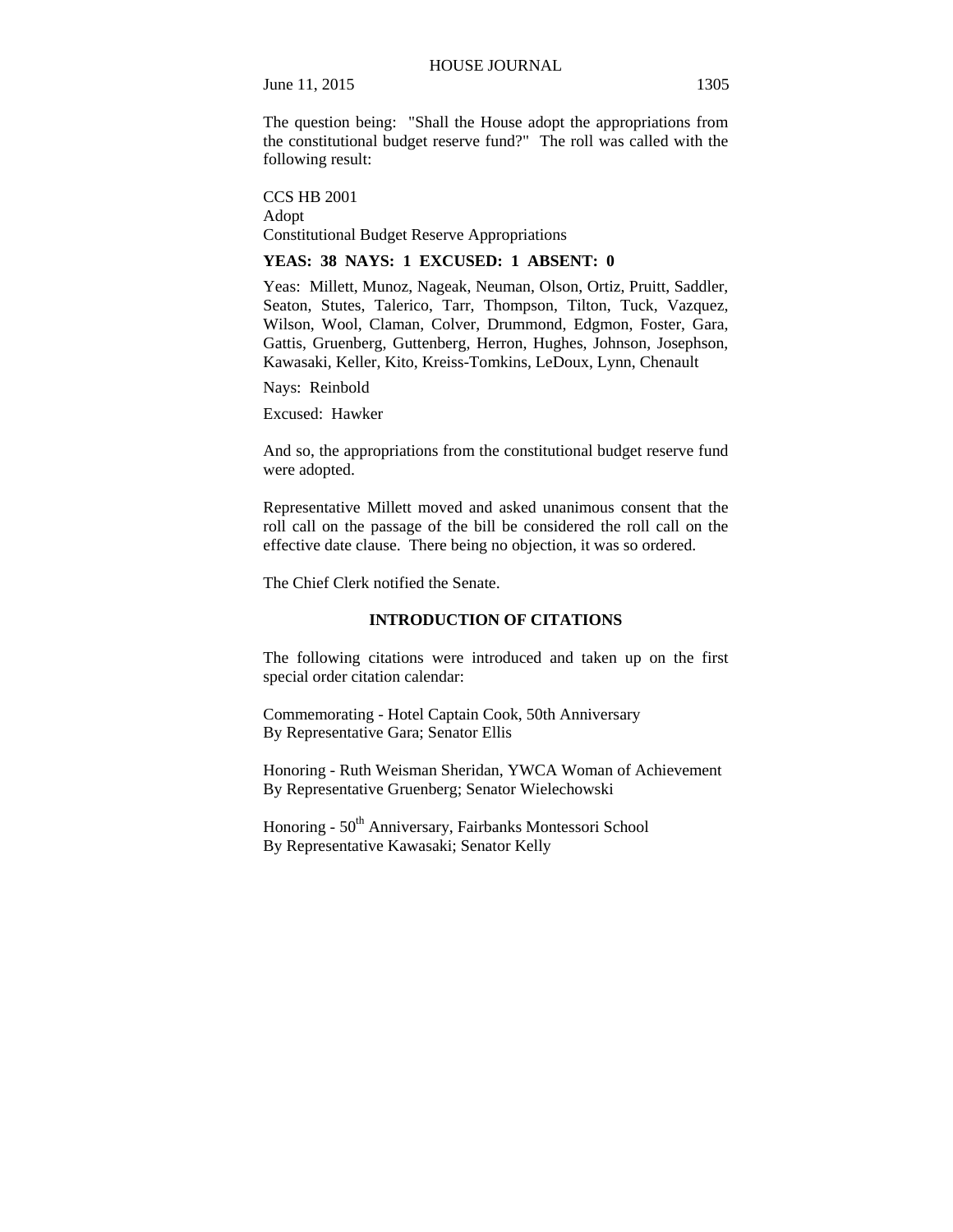Honoring - A.J. Dimond High School Boys Soccer Team, 2015 4A State Champions By Senator Costello; Representative Vazquez

In Memoriam - Bobby Andrew By Representative Edgmon; Senator Hoffman

In Memoriam - Carl Frederick Nahuaoleloakeali'i Rose III By Representatives Tuck, Kito

In Memoriam - Breanna Richelle Moore By Representatives Millett, Neuman

## **SPECIAL ORDER OF BUSINESS**

Representative Millett moved and asked unanimous consent that the notice and publication requirements be waived and the citations on the first special order citation calendar be taken up as a Special Order of Business. There being no objection, it was so ordered.

Representative Millett moved and asked unanimous consent that the House approve the citations. There being no objection, the following citations were approved and sent to enrolling:

Commemorating - Hotel Captain Cook, 50th Anniversary By Representatives Gara, Chenault, Claman, Colver, Drummond, Edgmon, Foster, Gattis, Gruenberg, Guttenberg, Hawker, Herron, Hughes, Johnson, Josephson, Kawasaki, Keller, Kito, Kreiss-Tomkins, LeDoux, Lynn, Millett, Munoz, Nageak, Neuman, Olson, Ortiz, Pruitt, Saddler, Seaton, Stutes, Talerico, Tarr, Thompson, Tilton, Tuck, Vazquez, Wilson, Wool; Senator Ellis

Honoring - Ruth Weisman Sheridan, YWCA Woman of Achievement By Representatives Gruenberg, Chenault, Claman, Colver, Drummond, Edgmon, Foster, Gara, Gattis, Guttenberg, Hawker, Herron, Hughes, Johnson, Josephson, Kawasaki, Keller, Kito, Kreiss-Tomkins, LeDoux, Lynn, Millett, Munoz, Nageak, Neuman, Olson, Ortiz, Pruitt, Saddler, Seaton, Stutes, Talerico, Tarr, Thompson, Tilton, Tuck, Vazquez, Wilson, Wool; Senator Wielechowski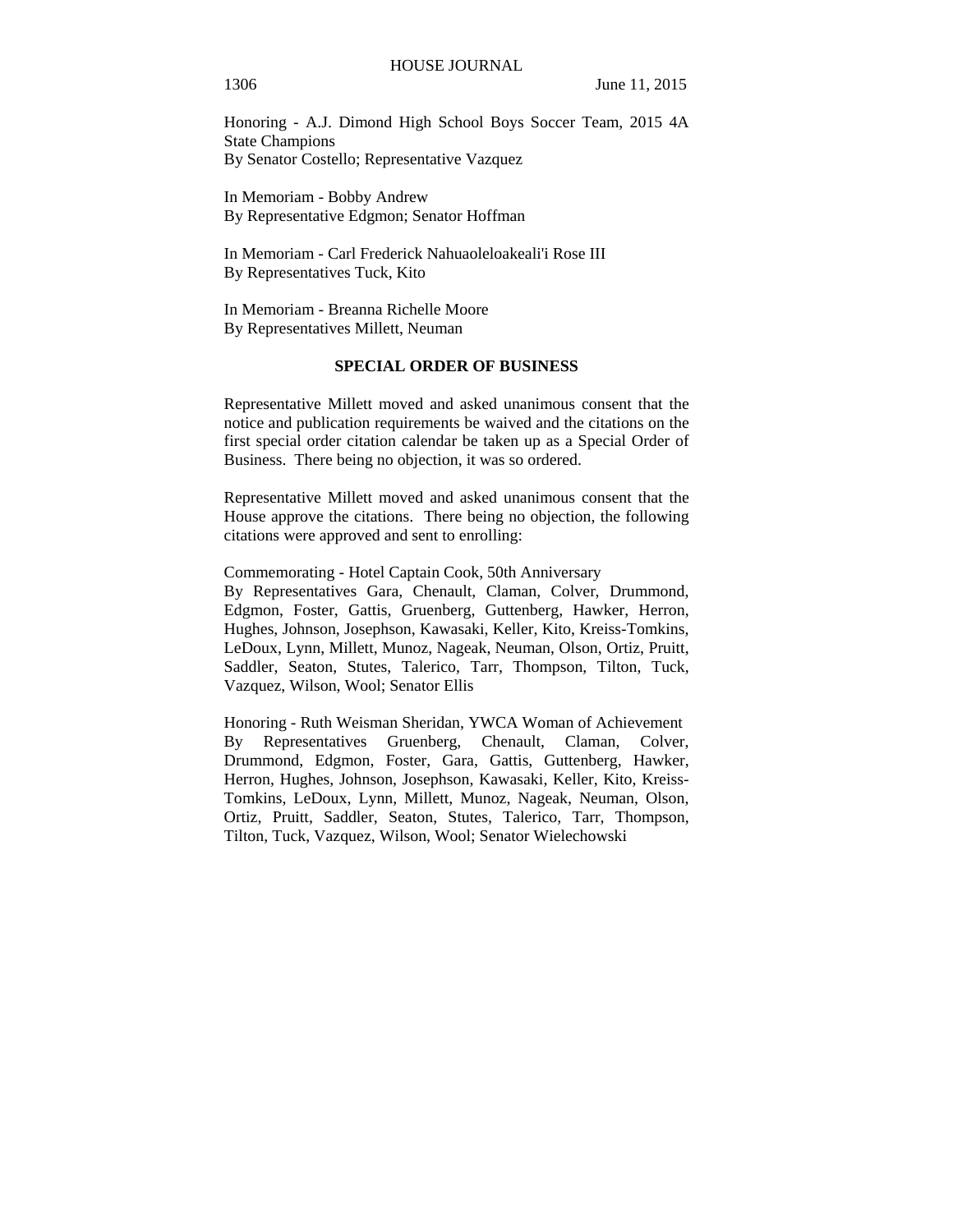Honoring - 50<sup>th</sup> Anniversary, Fairbanks Montessori School

By Representatives Kawasaki, Chenault, Claman, Colver, Drummond, Edgmon, Foster, Gara, Gattis, Gruenberg, Guttenberg, Hawker, Herron, Hughes, Johnson, Josephson, Keller, Kito, Kreiss-Tomkins, LeDoux, Lynn, Millett, Munoz, Nageak, Neuman, Olson, Ortiz, Pruitt, Saddler, Seaton, Stutes, Talerico, Tarr, Thompson, Tilton, Tuck, Vazquez, Wilson, Wool; Senator Kelly

## Honoring - A.J. Dimond High School Boys Soccer Team, 2015 4A State Champions

By Senator Costello; Representatives Vazquez, Chenault, Claman, Colver, Drummond, Edgmon, Foster, Gara, Gattis, Gruenberg, Guttenberg, Hawker, Herron, Hughes, Johnson, Josephson, Kawasaki, Keller, Kito, Kreiss-Tomkins, LeDoux, Lynn, Millett, Munoz, Nageak, Neuman, Olson, Ortiz, Pruitt, Saddler, Seaton, Stutes, Talerico, Tarr, Thompson, Tilton, Tuck, Wilson, Wool

#### In Memoriam - Bobby Andrew

By Representatives Edgmon, Chenault, Claman, Colver, Drummond, Foster, Gara, Gattis, Gruenberg, Guttenberg, Hawker, Herron, Hughes, Johnson, Josephson, Kawasaki, Keller, Kito, Kreiss-Tomkins, LeDoux, Lynn, Millett, Munoz, Nageak, Neuman, Olson, Ortiz, Pruitt, Saddler, Seaton, Stutes, Talerico, Tarr, Thompson, Tilton, Tuck, Vazquez, Wilson, Wool; Senator Hoffman

## In Memoriam - Carl Frederick Nahuaoleloakeali'i Rose III

By Representatives Tuck, Kito, Chenault, Claman, Colver, Drummond, Edgmon, Foster, Gara, Gattis, Gruenberg, Guttenberg, Hawker, Herron, Hughes, Johnson, Josephson, Kawasaki, Keller, Kreiss-Tomkins, LeDoux, Lynn, Millett, Munoz, Nageak, Neuman, Olson, Ortiz, Pruitt, Saddler, Seaton, Stutes, Talerico, Tarr, Thompson, Tilton, Vazquez, Wilson, Wool

#### In Memoriam - Breanna Richelle Moore

By Representatives Millett, Neuman, Chenault, Claman, Colver, Drummond, Edgmon, Foster, Gara, Gattis, Gruenberg, Guttenberg, Hawker, Herron, Hughes, Johnson, Josephson, Kawasaki, Keller, Kito, Kreiss-Tomkins, LeDoux, Lynn, Munoz, Nageak, Olson, Ortiz, Pruitt, Saddler, Seaton, Stutes, Talerico, Tarr, Thompson, Tilton, Tuck, Vazquez, Wilson, Wool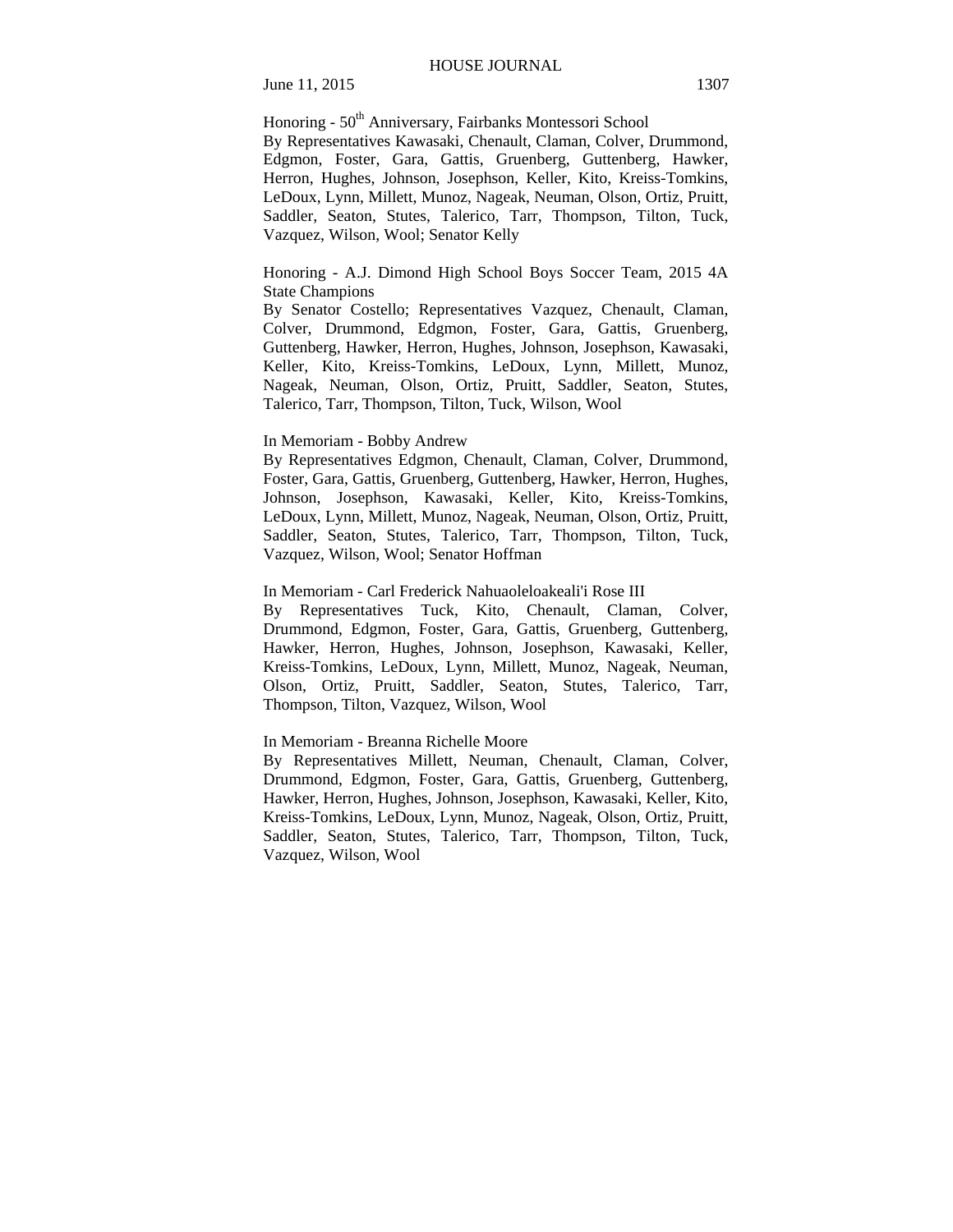The Speaker stated that, without objection, the House would revert to Messages from the Senate.

The Speaker stated that, without objection, the House would recess until 3:30 p.m.; and so, the House recessed at 11:10 a.m.

## **AFTER RECESS**

The Speaker called the House back to order at 4:41 p.m.

## **MESSAGES FROM THE SENATE**

### **HB 2001**

A message dated June 11, 2015, was read stating the Senate adopted the Conference Committee with limited powers of free conference report on CSHB 2001(FIN) am and SCS CSHB 2001(FIN), thus adopting:

## CONFERENCE CS FOR HOUSE BILL NO. 2001

"An Act making appropriations for the operating and loan program expenses of state government and for certain programs; making appropriations for the operating expenses of the state's integrated comprehensive mental health program; capitalizing funds and repealing appropriations; making appropriations under art. IX, sec. 17(c), Constitution of the State of Alaska, from the constitutional budget reserve fund; and providing for an effective date."

The House adopted CCS HB 2001 (page 1304).

CCS HB 2001 was referred to the Chief Clerk for engrossment and enrollment.

## **HB 44**

A message dated June 11, 2015, was read stating the Senate passed:

CS FOR HOUSE BILL NO. 44(FIN)

"An Act relating to sexual abuse and sexual assault awareness and prevention efforts in public schools; and relating to dating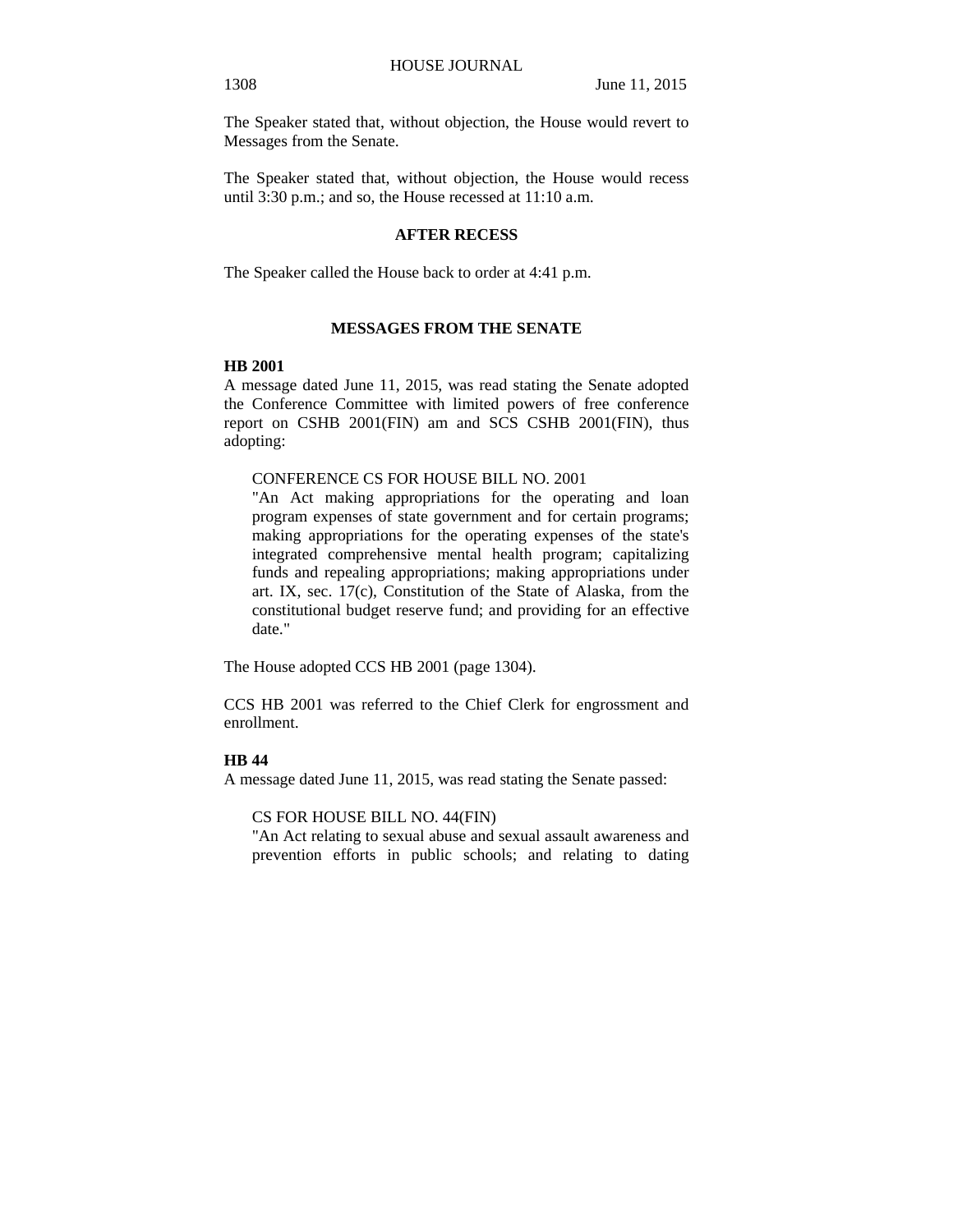violence and abuse awareness and prevention efforts in public schools."

with the following amendment, and it is transmitted for consideration:

#### SENATE CS FOR CS FOR HOUSE BILL NO. 44(FIN)

"An Act relating to course mastery requirements; relating to the duties of the Department of Education and Early Development; relating to questionnaires administered in a public school; relating to the duties of school districts and regional educational attendance areas; relating to teacher certification requirements; relating to training for school employees and mandatory reporters of child abuse or neglect; relating to physical examinations for students; relating to sexual abuse and sexual assault awareness and prevention efforts in public schools; relating to dating violence and abuse awareness and prevention efforts in public schools; relating to national criminal history record check requirements for employees of child care facilities and residential child care facilities; relating to mandatory reporters of child abuse or neglect; repealing the requirement for secondary students to take college and career readiness assessments; establishing the Alaska Safe Children's Act Task Force; relating to suicide prevention training; and providing for an effective date."

(SCR 201 - title change resolution)

A message dated June 11, 2015, was read stating the Senate passed the following, and it is transmitted for consideration:

## **FIRST READING AND REFERENCE OF SENATE RESOLUTIONS**

#### **SCR 201**

SENATE CONCURRENT RESOLUTION NO. 201 by Senator DUNLEAVY:

Suspending Rules  $24(c)$ ,  $35$ ,  $41(b)$ , and  $42(e)$ , Uniform Rules of the Alaska State Legislature, concerning House Bill No. 44, relating to sexual abuse and sexual assault awareness and prevention efforts in public schools; and relating to dating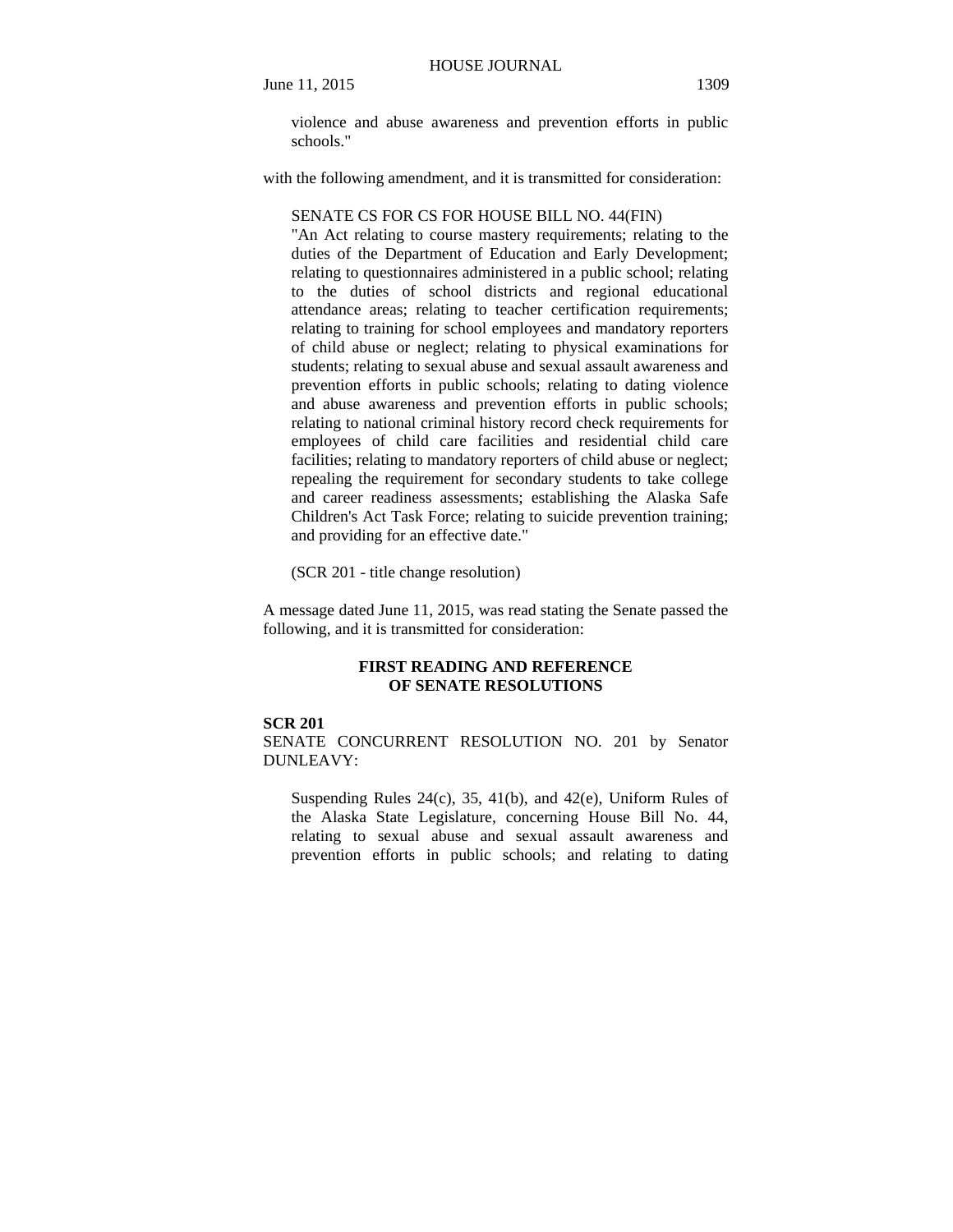violence and abuse awareness and prevention efforts in public schools.

was read the first time and taken up later as a Special Order of Business.

## **CONCUR IN SENATE AMENDMENTS**

#### **HB 44**

Representative Millett moved and asked unanimous consent that the House consider the Senate message (page 1308) on the following:

## CS FOR HOUSE BILL NO. 44(FIN)

"An Act relating to sexual abuse and sexual assault awareness and prevention efforts in public schools; and relating to dating violence and abuse awareness and prevention efforts in public schools."

and

#### SENATE CS FOR CS FOR HOUSE BILL NO. 44(FIN)

"An Act relating to course mastery requirements; relating to the duties of the Department of Education and Early Development; relating to questionnaires administered in a public school; relating to the duties of school districts and regional educational attendance areas; relating to teacher certification requirements; relating to training for school employees and mandatory reporters of child abuse or neglect; relating to physical examinations for students; relating to sexual abuse and sexual assault awareness and prevention efforts in public schools; relating to dating violence and abuse awareness and prevention efforts in public schools; relating to national criminal history record check requirements for employees of child care facilities and residential child care facilities; relating to mandatory reporters of child abuse or neglect; repealing the requirement for secondary students to take college and career readiness assessments; establishing the Alaska Safe Children's Act Task Force; relating to suicide prevention training; and providing for an effective date."

(SCR 201 - title change resolution)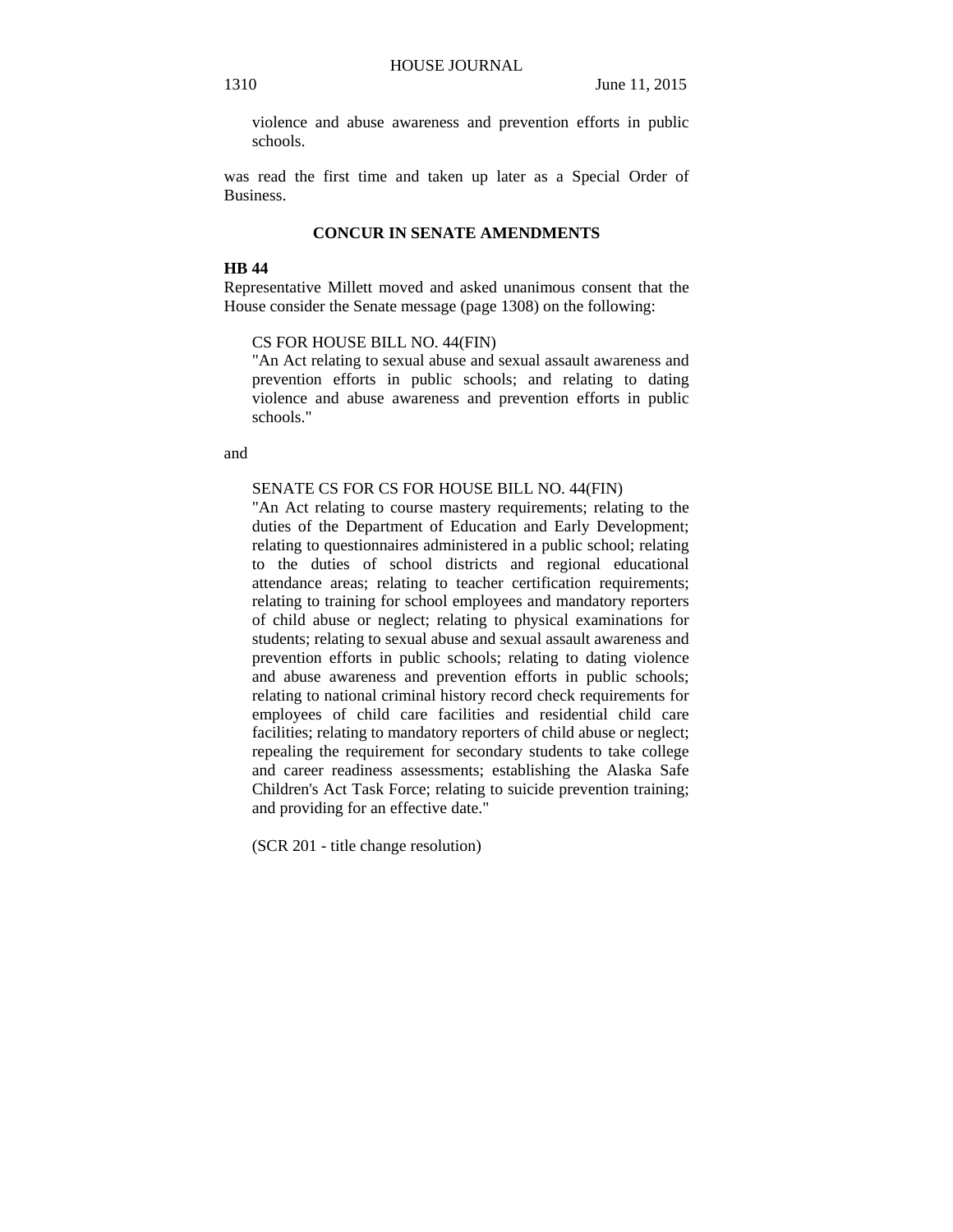There being no objection, it was so ordered.

Representative Millett moved that the House concur in the Senate amendment to CSHB 44(FIN), thus adopting SCS CSHB 44(FIN), and recommended that the members vote yes.

The question being: "Shall the House concur in the Senate amendment to CSHB 44(FIN)?" The roll was taken with the following result:

SCS CSHB 44(FIN) **Concur** 

## **YEAS: 37 NAYS: 1 EXCUSED: 1 ABSENT: 1**

Yeas: Munoz, Nageak, Neuman, Olson, Ortiz, Pruitt, Reinbold, Saddler, Seaton, Stutes, Talerico, Tarr, Thompson, Tilton, Tuck, Vazquez, Wool, Claman, Colver, Drummond, Edgmon, Foster, Gara, Gattis, Gruenberg, Guttenberg, Herron, Hughes, Johnson, Josephson, Kawasaki, Kito, Kreiss-Tomkins, LeDoux, Lynn, Millett, Chenault

Nays: Wilson

Excused: Hawker

Absent: Keller

And so, the House concurred in the Senate amendment.

Representative Millett moved and asked unanimous consent that the roll call on the passage of the bill be considered the roll call on the effective date clause. There being no objection, it was so ordered.

The Chief Clerk notified the Senate.

SCS CSHB 44(FIN) was referred to the Chief Clerk for enrollment.

## **SPECIAL ORDER OF BUSINESS**

#### **SCR 201**

Representative Millett moved and asked unanimous consent that the following be taken up as a Special Order of Business: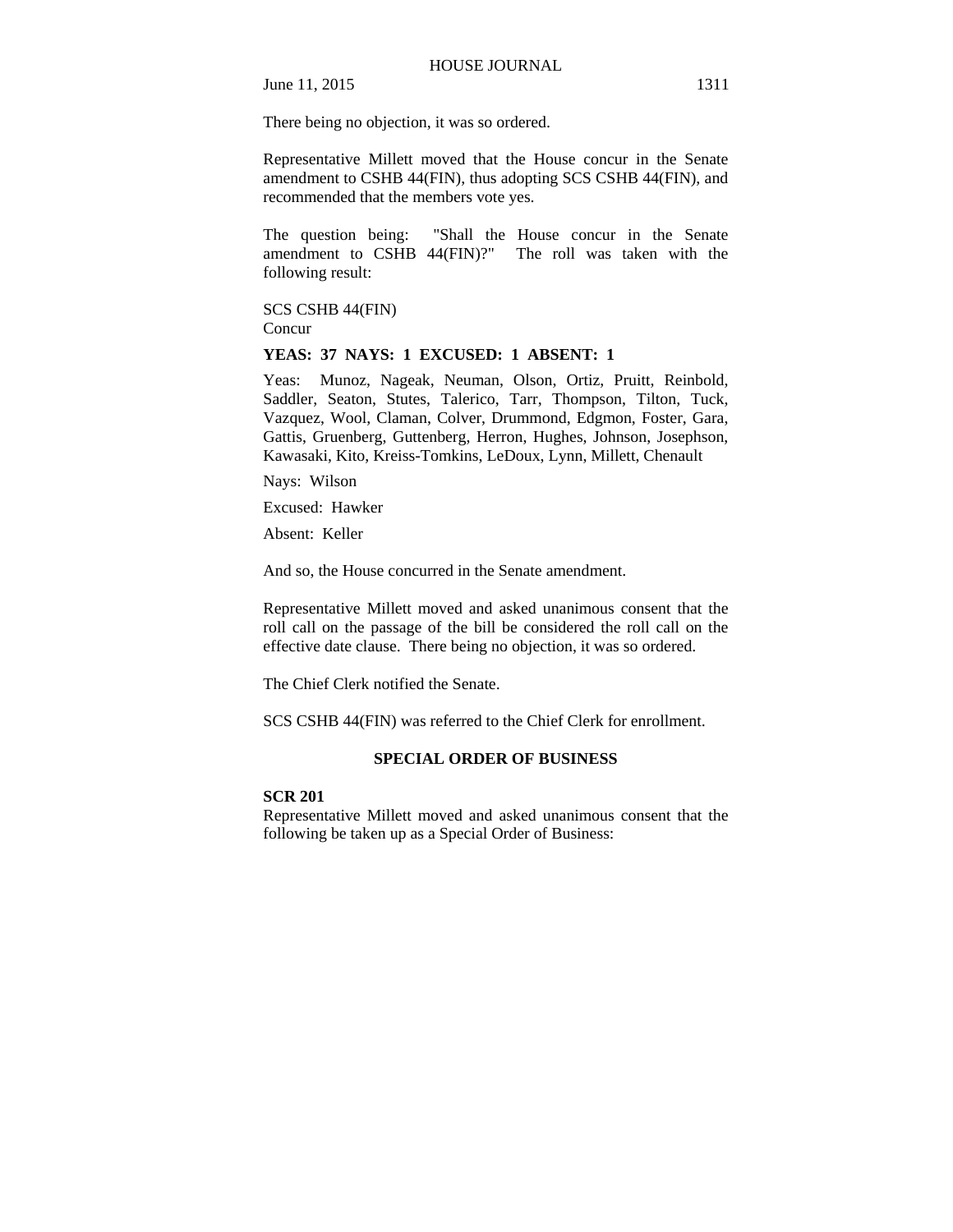## SENATE CONCURRENT RESOLUTION NO. 201

Suspending Rules 24(c), 35, 41(b), and 42(e), Uniform Rules of the Alaska State Legislature, concerning House Bill No. 44, relating to sexual abuse and sexual assault awareness and prevention efforts in public schools; and relating to dating violence and abuse awareness and prevention efforts in public schools.

There being no objection, it was so ordered.

The question being: "Shall SCR 201 pass the House?" The roll was taken with the following result:

SCR 201 Special Order of Business

## **YEAS: 38 NAYS: 0 EXCUSED: 1 ABSENT: 1**

Yeas: Nageak, Neuman, Olson, Ortiz, Pruitt, Reinbold, Saddler, Seaton, Stutes, Talerico, Tarr, Thompson, Tilton, Tuck, Vazquez, Wilson, Wool, Claman, Colver, Drummond, Edgmon, Foster, Gara, Gattis, Gruenberg, Guttenberg, Herron, Hughes, Johnson, Josephson, Kawasaki, Kito, Kreiss-Tomkins, LeDoux, Lynn, Millett, Munoz, Chenault

Excused: Hawker

Absent: Keller

And so, SCR 201 passed the House, was signed by the Speaker and Chief Clerk, and returned to the Senate.

## **UNFINISHED BUSINESS**

## **HB 44**

Representative Gara removed his name as cosponsor and Representatives Guttenberg, LeDoux, and Thompson added as cosponsors to:

## SENATE CS FOR CS FOR HOUSE BILL NO. 44(FIN)

"An Act relating to course mastery requirements; relating to the duties of the Department of Education and Early Development; relating to questionnaires administered in a public school; relating